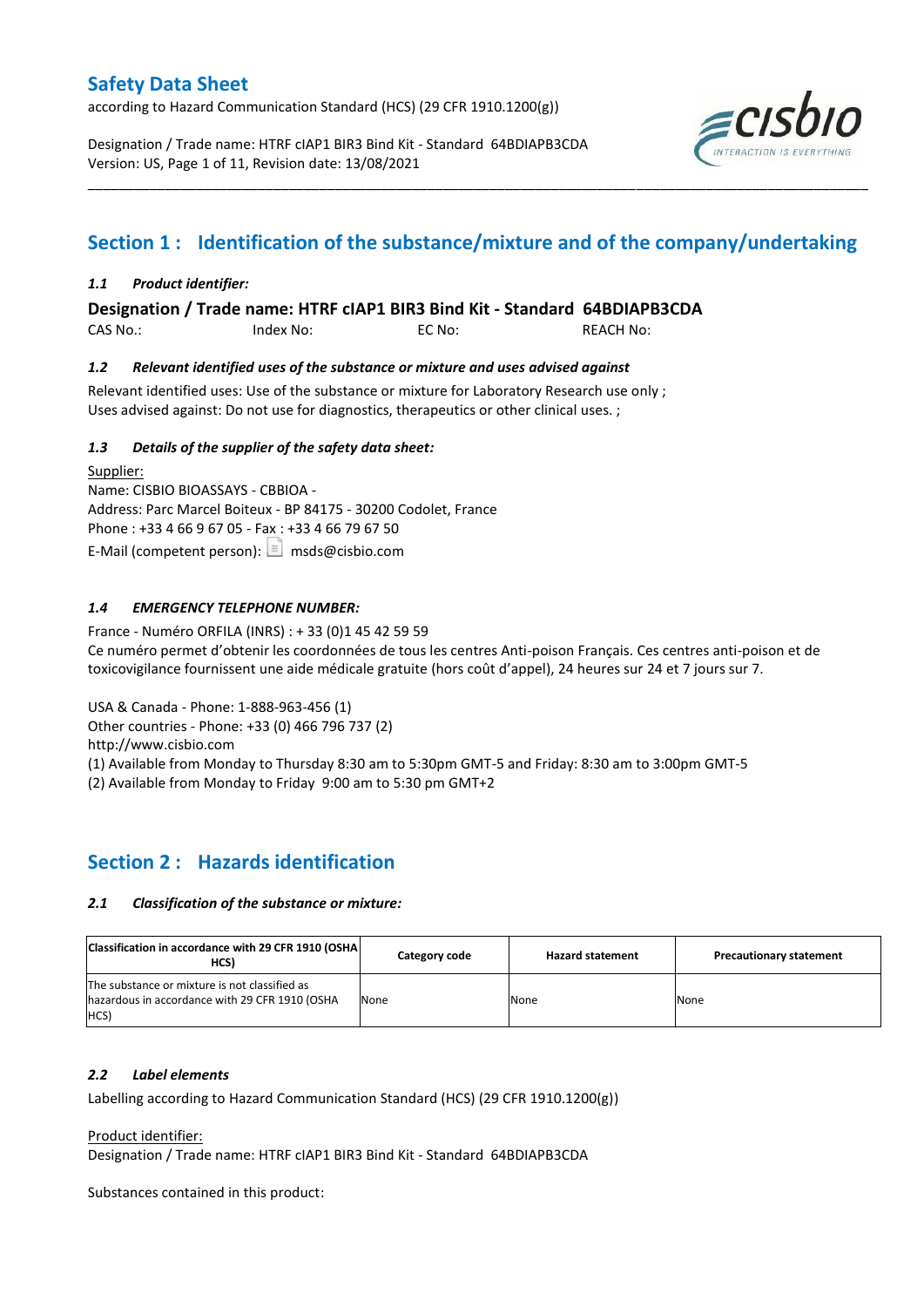according to Hazard Communication Standard (HCS) (29 CFR 1910.1200(g))

Designation / Trade name: HTRF cIAP1 BIR3 Bind Kit - Standard 64BDIAPB3CDA Version: US, Page 2 of 11, Revision date: 13/08/2021



Hazard pictograms

Signal word:

Hazard and precautionary statements:

## *2.3 Other hazards*

The mixture does not contain substances classified as 'Substances of Very High Concern' (SVHC) >= 0.1% published by the European CHemicals Agency (ECHA) under article 57 of REACH. The mixture satisfies neither the PBT nor the vPvB criteria for mixtures in accordance with annexe XIII of the REACH regulations EC 1907/2006. ;

\_\_\_\_\_\_\_\_\_\_\_\_\_\_\_\_\_\_\_\_\_\_\_\_\_\_\_\_\_\_\_\_\_\_\_\_\_\_\_\_\_\_\_\_\_\_\_\_\_\_\_\_\_\_\_\_\_\_\_\_\_\_\_\_\_\_\_\_\_\_\_\_\_\_\_\_\_\_\_\_\_\_\_\_\_\_\_\_\_\_\_\_\_\_\_\_\_\_\_\_\_

Adverse human health effects: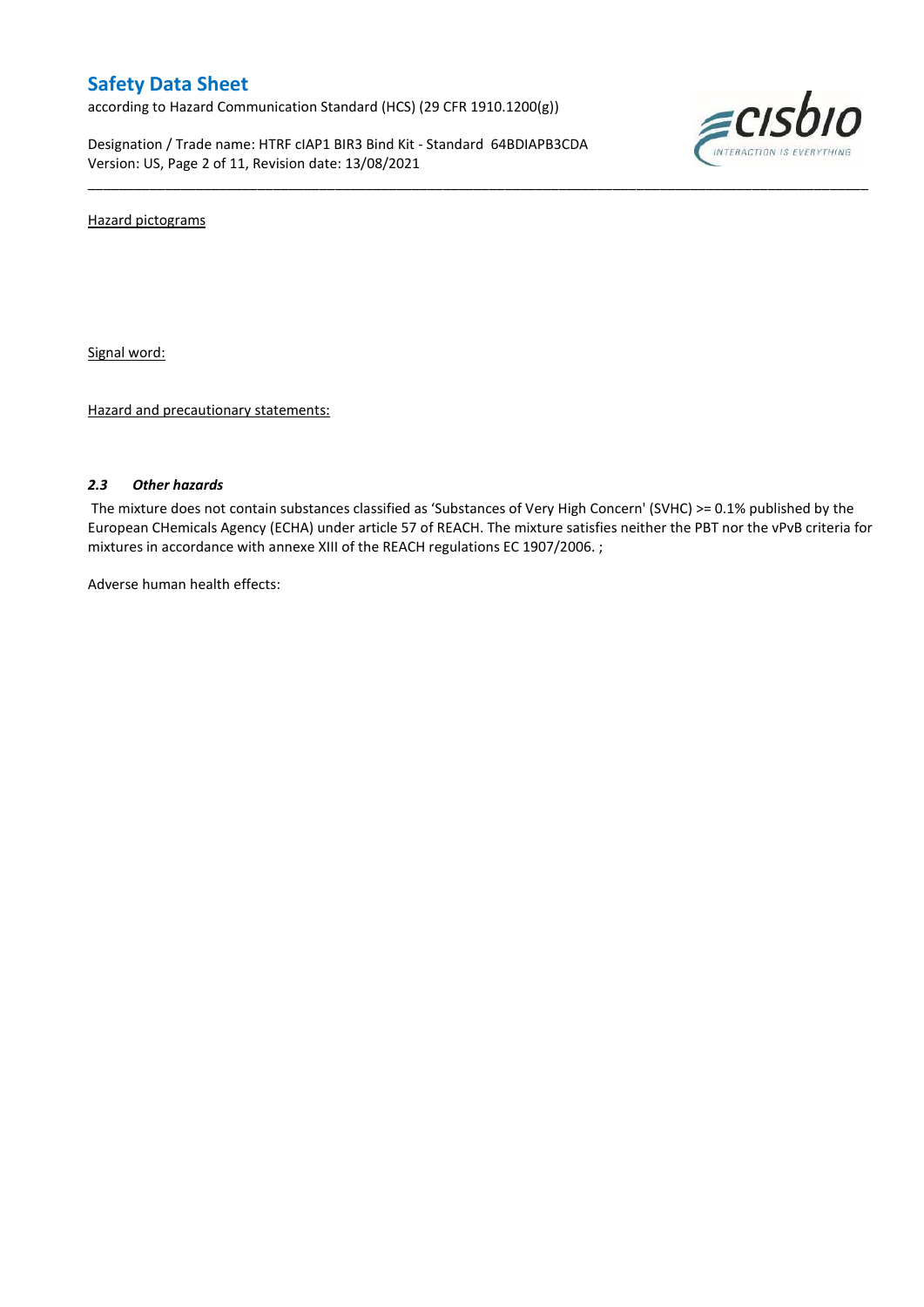according to Hazard Communication Standard (HCS) (29 CFR 1910.1200(g))

Designation / Trade name: HTRF cIAP1 BIR3 Bind Kit - Standard 64BDIAPB3CDA Version: US, Page 3 of 11, Revision date: 13/08/2021



## **Section 3 : Composition/information on ingredients**

## *3.2 Mixtures*

Hazardous ingredients:

| Substance name                                                              | CAS n° | Index n° | EC n°     | Classification in accordance with 29 CFR<br>1910 (OSHA HCS) | Concentration<br>(%) | <b>SCL</b> | M-factor |
|-----------------------------------------------------------------------------|--------|----------|-----------|-------------------------------------------------------------|----------------------|------------|----------|
| $4-(2-$<br>hydroxyethyl)piperazin-7365-45-9<br>1-ylethanesulphonic<br>lacid |        |          | 230-907-9 |                                                             | $< 3\%$              |            |          |

\_\_\_\_\_\_\_\_\_\_\_\_\_\_\_\_\_\_\_\_\_\_\_\_\_\_\_\_\_\_\_\_\_\_\_\_\_\_\_\_\_\_\_\_\_\_\_\_\_\_\_\_\_\_\_\_\_\_\_\_\_\_\_\_\_\_\_\_\_\_\_\_\_\_\_\_\_\_\_\_\_\_\_\_\_\_\_\_\_\_\_\_\_\_\_\_\_\_\_\_\_

Additional information:

Full text of H- and EUH-phrases: see SECTION 16.

## **Section 4 : First aid measures**

#### *4.1 Description of first aid measures*

**General information**: Do not leave affected person unattended. ;

**Following inhalation**: In case of respiratory tract irritation, consult a physician. ;

**Following skin contact**:After contact with skin, wash immediately with water ;

**Following eye contact**: After contact with the eyes, rinse with water with the eyelids open for a sufficient length of time,

then consult an ophthalmologist immediately. ;

**Following ingestion**: Do NOT induce vomiting. ;

**Self-protection of the first aider**:

#### *4.2 Most important symptoms and effects, both acute and delayed*

Symptoms: No known symptoms to date. ; Effects:

#### *4.3 Indication of any immediate medical attention and special treatment needed*

Notes for the doctor:

## **Section 5 : Firefighting measures**

## *5.1 Extinguishing media:*

Suitable extinguishing media: This product is not flammable. Use extinguishing agent suitable for type of surrounding fire ;

## *5.2 Special hazards arising from the substance or mixture*

Hazardous combustion products: /

## *5.3 Advice for fire-fighters*

Wear Protective clothing. ; Additional information: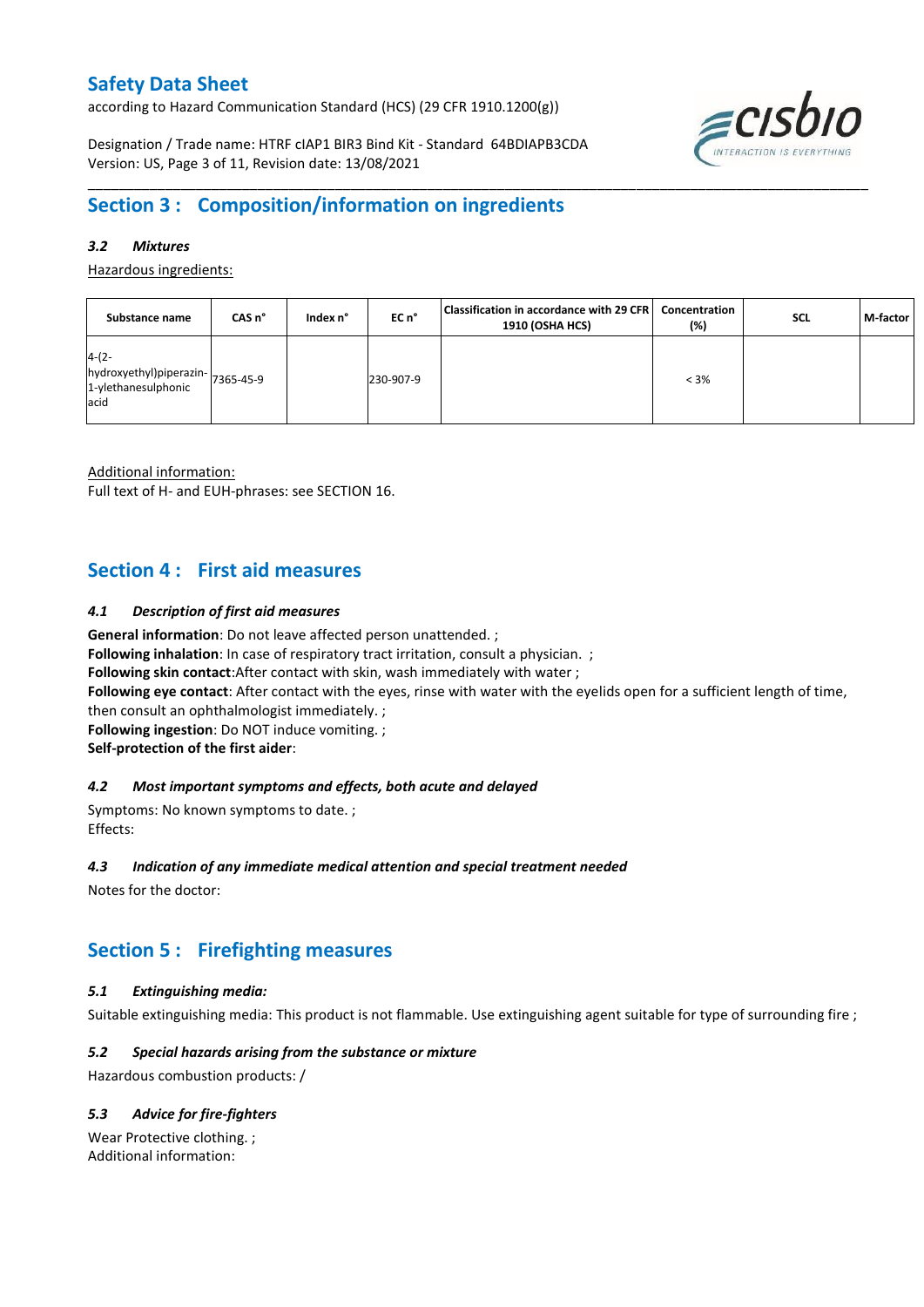according to Hazard Communication Standard (HCS) (29 CFR 1910.1200(g))

Designation / Trade name: HTRF cIAP1 BIR3 Bind Kit - Standard 64BDIAPB3CDA Version: US, Page 4 of 11, Revision date: 13/08/2021

\_\_\_\_\_\_\_\_\_\_\_\_\_\_\_\_\_\_\_\_\_\_\_\_\_\_\_\_\_\_\_\_\_\_\_\_\_\_\_\_\_\_\_\_\_\_\_\_\_\_\_\_\_\_\_\_\_\_\_\_\_\_\_\_\_\_\_\_\_\_\_\_\_\_\_\_\_\_\_\_\_\_\_\_\_\_\_\_\_\_\_\_\_\_\_\_\_\_\_\_\_



## **Section 6 : Accidental release measures**

#### *6.1 Personal precautions, protective equipment and emergency procedures*

Emergency procedures: Provide adequate ventilation. ;

#### *6.2 Environmental precautions*

Do not allow to enter into surface water or drains. ;

#### *6.3 Methods and material for containment and cleaning up*

For cleaning up: Suitable material for taking up: Absorbing material, organic ; Other information:

#### *6.4 Reference to other sections*

Additional information:

## **Section 7 : Handling and storage**

## *7.1 Precautions for safe handling*

Protective measures: Advice on safe handling: Avoid contact with skin, eyes and clothes. ; Fire preventions:

Do not eat, drink or smoke in areas where reagents are handled. ; Advice on general occupational hygiene: Handle in accordance with good industrial hygiene and safety practice ;

## *7.2 Conditions for safe storage, including any incompatibilities*

Requirements for storage rooms and vessels: Keep container tightly closed. ; Hints on storage assembly: Materials to avoid: Further information on storage conditions:

#### *7.3 Specific end uses:*

Recommendations on specific end uses: Observe technical data sheet. ;

## **Section 8 : Exposure controls/personal protection**

#### *8.1 Control parameters*

Preliminary remark:

## 8.1.1 Occupational exposure limits:

OSHA (USA)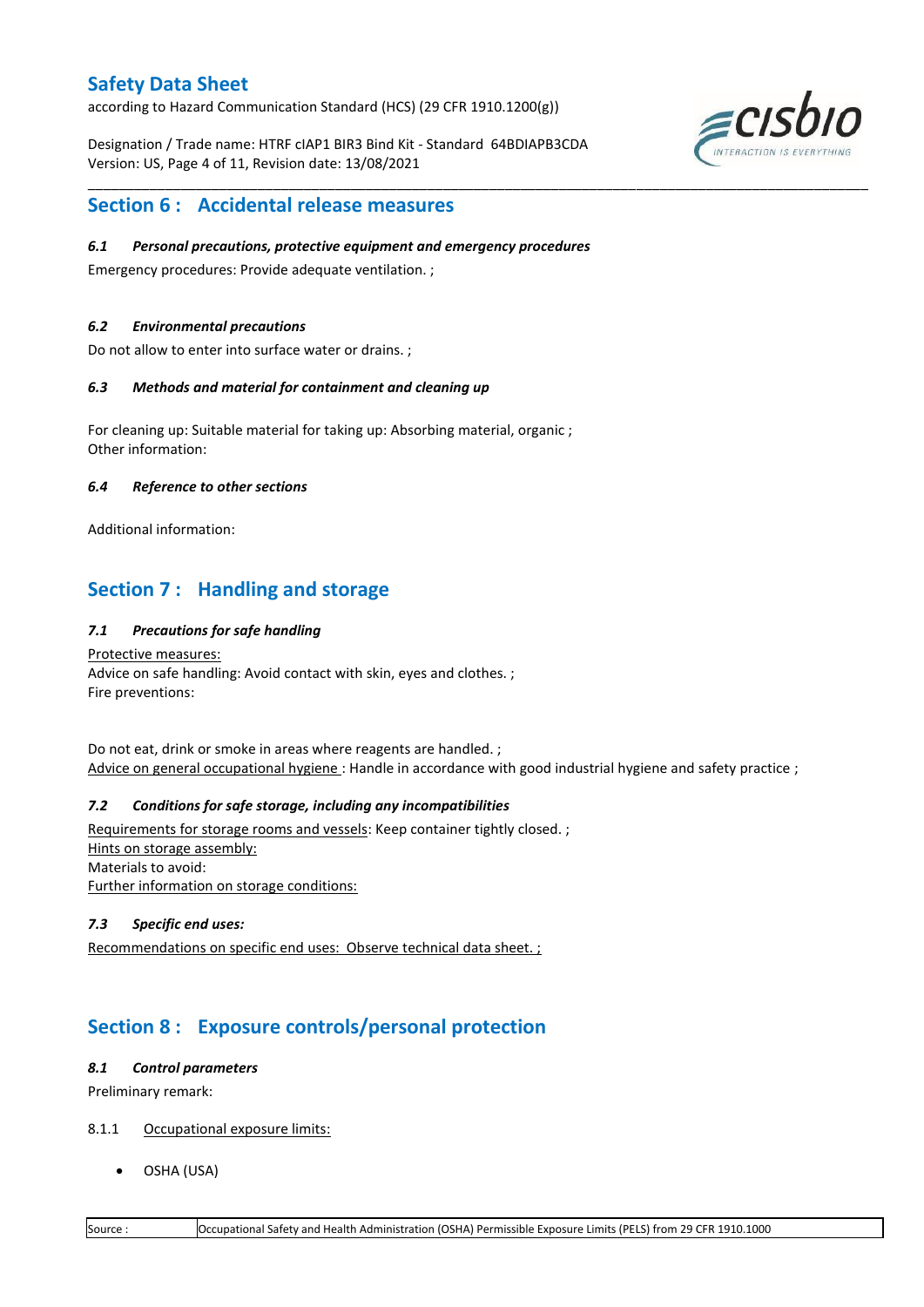according to Hazard Communication Standard (HCS) (29 CFR 1910.1200(g))

ECISDIO

## Designation / Trade name: HTRF cIAP1 BIR3 Bind Kit - Standard 64BDIAPB3CDA Version: US, Page 5 of 11, Revision date: 13/08/2021

| Substance                                       | EC No. | CAS-No    | <b>OSHA Permissible</b><br><b>Exposure Limit (PEL)</b><br>8-hour TWA (ppm) | <b>OSHA Permissible</b><br><b>Exposure Limit (PEL) 8-</b><br>hour TWA (mg/m3) | <b>OSHA Permissible</b><br><b>Exposure Limit (PEL)</b><br>STEL (ppm) | <b>OSHA Permissible</b><br><b>Exposure Limit (PEL)</b><br>STEL (mg/m3) |
|-------------------------------------------------|--------|-----------|----------------------------------------------------------------------------|-------------------------------------------------------------------------------|----------------------------------------------------------------------|------------------------------------------------------------------------|
| $(7365-45-9 / 230-907 - )$ <sub>230-907-9</sub> |        | 7365-45-9 |                                                                            |                                                                               |                                                                      |                                                                        |

| Source :                            |        | TRGS 903, November 2015, BAuA |             |           |  |  |  |  |
|-------------------------------------|--------|-------------------------------|-------------|-----------|--|--|--|--|
| Substance                           | EC No. | <b>CAS-No</b>                 | BGW (mg/m3) | BGW (ppm) |  |  |  |  |
| 7365-45-9 / 230-907-230-907-9<br>l9 |        | 7365-45-9                     |             |           |  |  |  |  |

## 8.1.2 DNEL/PNEC-values:

• DNEL worker

| Source:                  |                     | <b>IGESTIS - substance database</b> |                                                 |                                                          |                                                             |                                                   |                                                       |                                                        |                                                             |  |
|--------------------------|---------------------|-------------------------------------|-------------------------------------------------|----------------------------------------------------------|-------------------------------------------------------------|---------------------------------------------------|-------------------------------------------------------|--------------------------------------------------------|-------------------------------------------------------------|--|
| Substance                | EC No.              | <b>CAS-No</b>                       | Acute - dermal.<br>local effects<br>(mg/kg/day) | Long-term $-$<br>dermal, local<br>effects<br>(mg/kg/day) | Long-term $-$<br>dermal.<br>systemic effects<br>(mg/kg/day) | Acute –<br>linhalation. locall<br>effects (mg/m3) | Acute –<br>inhalation.<br>svstemic effects<br>(mg/m3) | Long-term $-$<br>linhalation. local<br>effects (mg/m3) | $Long-term -$<br>inhalation.<br>systemic effects<br>(mg/m3) |  |
| 7365-45-9 /<br>230-907-9 | 230-907-9 7365-45-9 |                                     |                                                 |                                                          |                                                             |                                                   | 23.5-23.5                                             |                                                        |                                                             |  |

#### DNEL consumer

| Source:                  |        | <b>GESTIS</b> - substance database |                                                 |                                                          |                                                             |                                                  |                                                       |                                                     |                                                             |
|--------------------------|--------|------------------------------------|-------------------------------------------------|----------------------------------------------------------|-------------------------------------------------------------|--------------------------------------------------|-------------------------------------------------------|-----------------------------------------------------|-------------------------------------------------------------|
| <b>Substance</b>         | EC No. | <b>CAS-No</b>                      | Acute - dermal.<br>local effects<br>(mg/kg/day) | Long-term $-$<br>dermal, local<br>effects<br>(mg/kg/day) | Long-term $-$<br>dermal.<br>systemic effects<br>(mg/kg/day) | Acute –<br>linhalation. local<br>effects (mg/m3) | Acute -<br>inhalation.<br>systemic effects<br>(mg/m3) | Long-term-<br>linhalation. local<br>effects (mg/m3) | Long-term $-$<br>inhalation.<br>systemic effects<br>(mg/m3) |
| 7365-45-9 /<br>230-907-9 |        | 230-907-9 7365-45-9                |                                                 |                                                          |                                                             |                                                  |                                                       |                                                     |                                                             |

## • PNEC

| Source:          | <b>INERIS</b>                  |  |        |                                                                                                                                                                                                                                                                                                                                                                                                                                                                   |  |  |              |  |                      |  |                      |            |  |              |  |  |  |
|------------------|--------------------------------|--|--------|-------------------------------------------------------------------------------------------------------------------------------------------------------------------------------------------------------------------------------------------------------------------------------------------------------------------------------------------------------------------------------------------------------------------------------------------------------------------|--|--|--------------|--|----------------------|--|----------------------|------------|--|--------------|--|--|--|
|                  |                                |  |        | PNEC AQUATIC                                                                                                                                                                                                                                                                                                                                                                                                                                                      |  |  |              |  |                      |  | <b>PNEC Sediment</b> |            |  |              |  |  |  |
|                  | EC-No.<br>CAS-No               |  |        | freshwater                                                                                                                                                                                                                                                                                                                                                                                                                                                        |  |  | marine water |  | intermittent release |  |                      | freshwater |  | marine water |  |  |  |
| <b>Substance</b> |                                |  | (mg/L) | $\lceil \frac{\text{mg}}{\text{mg}} \rceil \text{g} \rceil \text{g} \rceil \text{g} \rceil \text{g} \rceil \text{g} \rceil \text{g} \rceil \text{g} \rceil \text{g} \rceil \text{g} \rceil \text{g} \rceil \text{g} \rceil \text{g} \rceil \text{g} \rceil \text{g} \rceil \text{g} \rceil \text{g} \rceil \text{g} \rceil \text{g} \rceil \text{g} \rceil \text{g} \rceil \text{g} \rceil \text{g} \rceil \text{g} \rceil \text{g} \rceil \text{g} \rceil \text$ |  |  |              |  |                      |  |                      |            |  |              |  |  |  |
| 7365-45-9        | / 230-907- 230-907-9 7365-45-9 |  |        |                                                                                                                                                                                                                                                                                                                                                                                                                                                                   |  |  |              |  |                      |  |                      |            |  |              |  |  |  |

| Source:          | <b>INERIS</b> |        |                  |                                |          |                             |
|------------------|---------------|--------|------------------|--------------------------------|----------|-----------------------------|
|                  |               |        |                  | Others                         |          |                             |
| <b>Substance</b> | EC-No.        | CAS-No | <b>PNEC soil</b> | PNEC sewage treatment<br>plant | PNEC air | PNEC secondary<br>poisoning |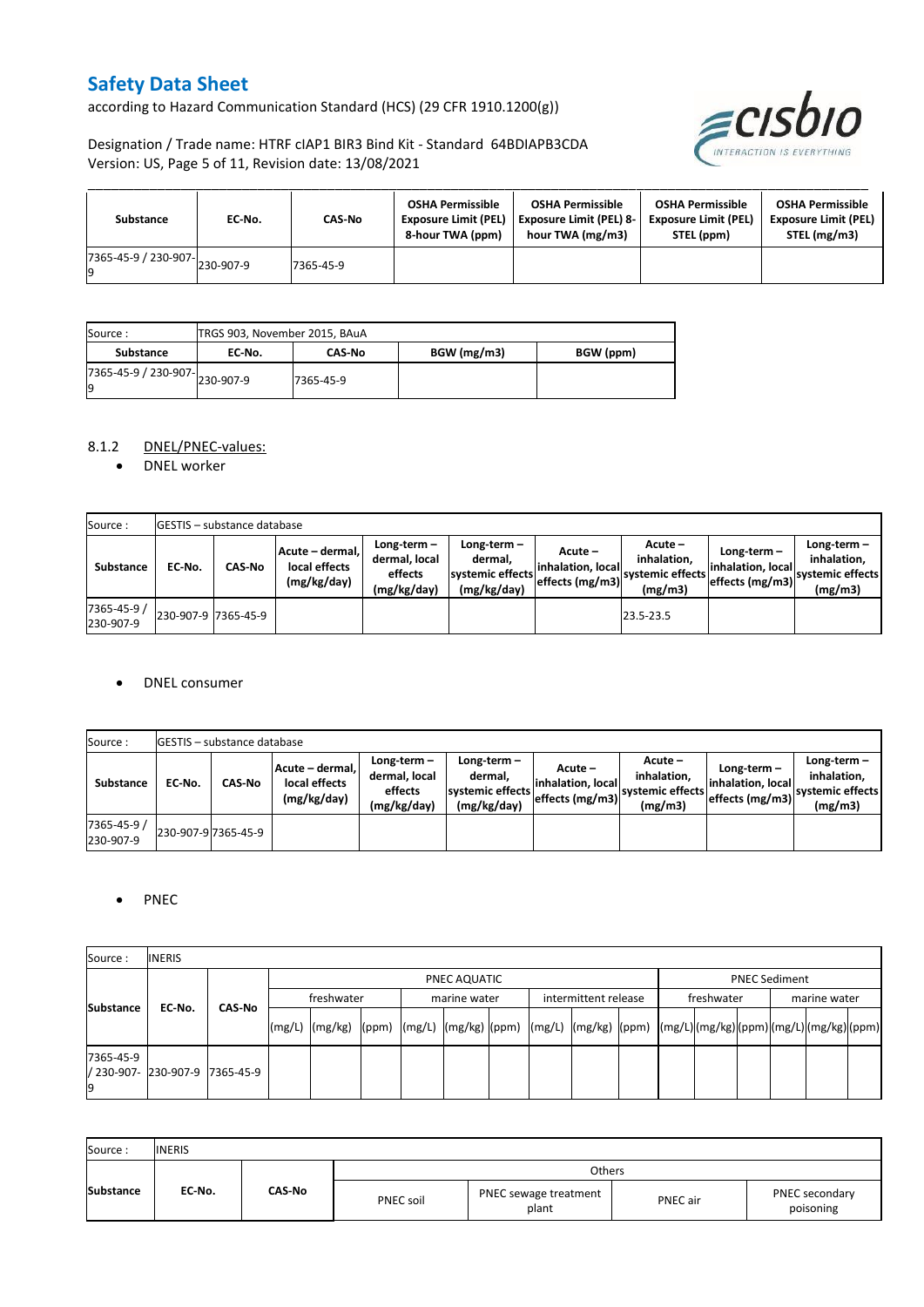according to Hazard Communication Standard (HCS) (29 CFR 1910.1200(g))

Designation / Trade name: HTRF cIAP1 BIR3 Bind Kit - Standard 64BDIAPB3CDA Version: US, Page 6 of 11, Revision date: 13/08/2021



|                         |           |           | (mg/L) | (mg/kg) | $(ppm)$ $(mg/L)$ | (mg/kg) | (ppm) | (mg/L) | (mg/kg) | (ppm) | (mg/L) | (mg/kg) | (ppm) |
|-------------------------|-----------|-----------|--------|---------|------------------|---------|-------|--------|---------|-------|--------|---------|-------|
| 7365-45-9/<br>230-907-9 | 230-907-9 | 7365-45-9 |        |         |                  |         |       |        |         |       |        |         |       |

#### *8.2 Exposure controls*

8.2.1 Appropriate engineering controls:

Technical measures and appropriate working operations should be given priority over the use of personal protective equipment. See section 7

8.2.2 Personal protective equipment:

Eye / Face protection: Safety glasses with side-shields ;

Skin protection:Gloves ;

Respiratory protection:Ensure adequate ventilation ;

Thermal hazards:

8.2.3 Environmental exposure controls:

Consumer exposure control

Measures related to consumer uses of the substance (as such or in mixtures): Measures related to the service life of the substance in articles:

## **Section 9 : Physical and chemical properties**

## *9.1 Information on basic physical and chemical properties*

Appearance

| Physical state        | Liquid ;    |
|-----------------------|-------------|
| Colour                | Colorless ; |
| Odour                 |             |
| Odour threshold (ppm) |             |

|                                                             |                                           | Value | Concentration<br>(mol/L) | Method | Temperature (°C) | Pressure (kPa) | Remark |
|-------------------------------------------------------------|-------------------------------------------|-------|--------------------------|--------|------------------|----------------|--------|
| pH                                                          |                                           |       |                          |        |                  |                |        |
| Melting point (°C)                                          |                                           |       |                          |        |                  |                |        |
| Freezing point (°C)                                         |                                           |       |                          |        |                  |                |        |
| Initial boiling point/boiling range (°C)                    |                                           |       |                          |        |                  |                |        |
| Flash point (°C)                                            |                                           |       |                          |        |                  |                |        |
| Evaporation rate (kg/m <sup>2</sup> /h)                     |                                           |       |                          |        |                  |                |        |
| Flammability (type : ) (%)                                  |                                           |       |                          |        |                  |                |        |
| Upper/lower<br>flammability or explosive<br>limits          | Upper explosive limit<br>(%)              |       |                          |        |                  |                |        |
| Lower explosive limit (%)                                   |                                           |       |                          |        |                  |                |        |
| Vapour pressure (kPa)                                       |                                           |       |                          |        |                  |                |        |
| Vapour density (g/cm <sup>3</sup> )                         |                                           |       |                          |        |                  |                |        |
|                                                             | Density (g/cm <sup>3</sup> )              |       |                          |        |                  |                |        |
| Densities                                                   | Relative density (g/cm <sup>3</sup> )     |       |                          |        |                  |                |        |
|                                                             | Bulk density (g/cm <sup>3</sup> )         |       |                          |        |                  |                |        |
|                                                             | Critical density (g/cm <sup>3</sup> )     |       |                          |        |                  |                |        |
| Solubility (Type: ) (g/L)                                   |                                           |       |                          |        |                  |                |        |
| Partition coefficient (log Pow)<br>n-octanol/water at pH :  |                                           |       |                          |        |                  |                |        |
| Auto-ignition temperature (°C)                              |                                           |       |                          |        |                  |                |        |
| Decomposition temperature (°C)<br>Decomposition energy : kJ |                                           |       |                          |        |                  |                |        |
| Viscosity                                                   | Viscosity, dynamic (poiseuille)           |       |                          |        |                  |                |        |
|                                                             | Viscosity, cinematic (cm <sup>3</sup> /s) |       |                          |        |                  |                |        |
|                                                             | <b>Explosive properties</b>               |       |                          |        |                  |                |        |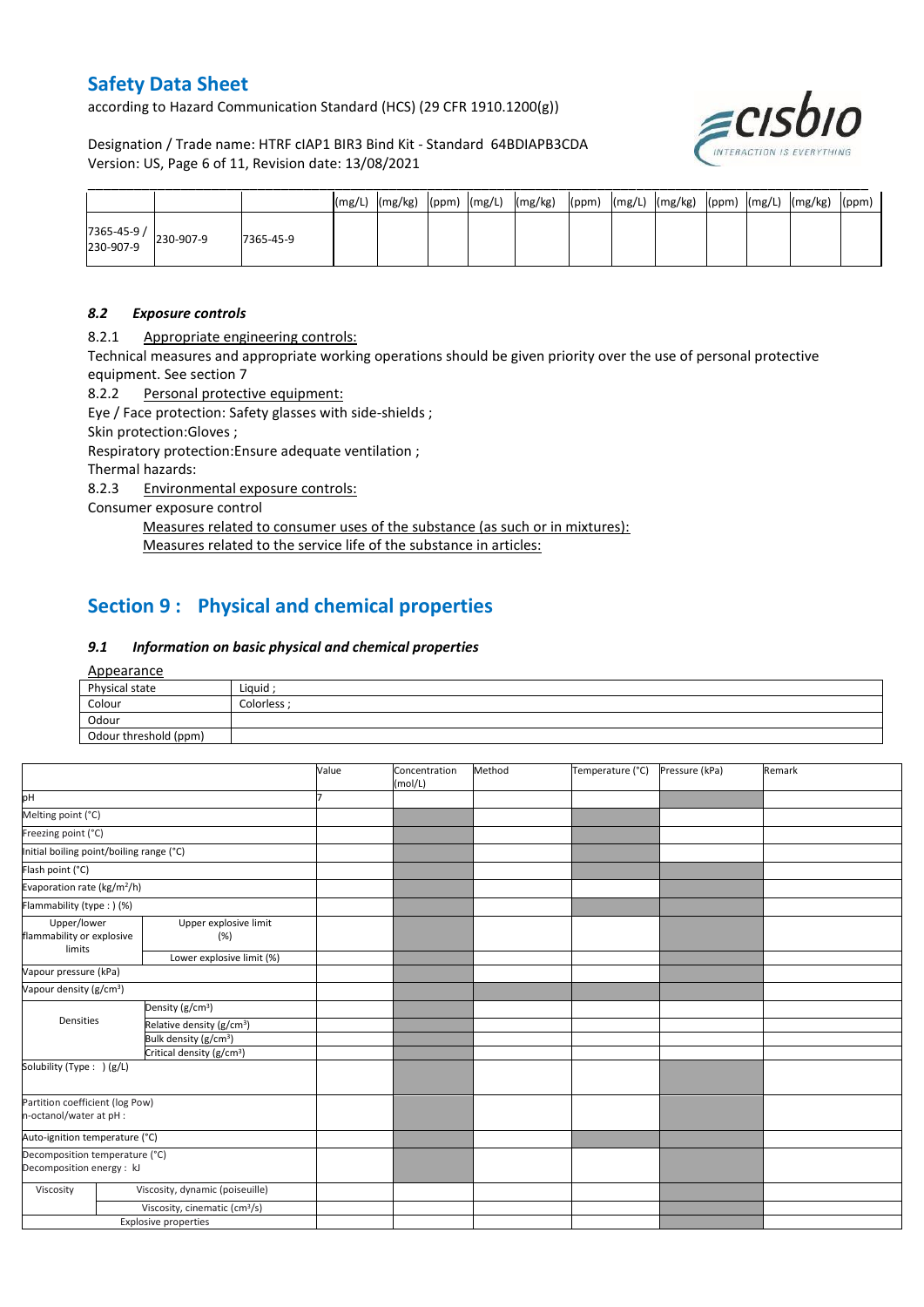according to Hazard Communication Standard (HCS) (29 CFR 1910.1200(g))

Designation / Trade name: HTRF cIAP1 BIR3 Bind Kit - Standard 64BDIAPB3CDA Version: US, Page 7 of 11, Revision date: 13/08/2021

\_\_\_\_\_\_\_\_\_\_\_\_\_\_\_\_\_\_\_\_\_\_\_\_\_\_\_\_\_\_\_\_\_\_\_\_\_\_\_\_\_\_\_\_\_\_\_\_\_\_\_\_\_\_\_\_\_\_\_\_\_\_\_\_\_\_\_\_\_\_\_\_\_\_\_\_\_\_\_\_\_\_\_\_\_\_\_\_\_\_\_\_\_\_\_\_\_\_\_\_\_



## *9.2 Other information:*

Oxidising properties

No other relevant data available

## **Section 10 : Stability and reactivity**

#### *10.1 Reactivity*

This material is considered to be non-reactive under normal use conditions. ;

#### *10.2 Chemical stability*

- *10.3 Possibility of hazardous reactions*
- *10.4 Conditions to avoid:*
- *10.5 Incompatible materials:*

#### *10.6 Hazardous decomposition products:*

Does not decompose when used for intended uses. ;

## **Section 11 : Toxicological information**

Toxicokinetics, metabolism and distribution

#### *11.1 Information on toxicological effects*

Substances

**Acute toxicity**

Animal data: Acute oral toxicity:

Acute dermal toxicity:

Acute inhalative toxicity:

Practical experience / human evidence: Assessment / Classification: General Remark:

**•** Skin corrosion/irritation

Animal data: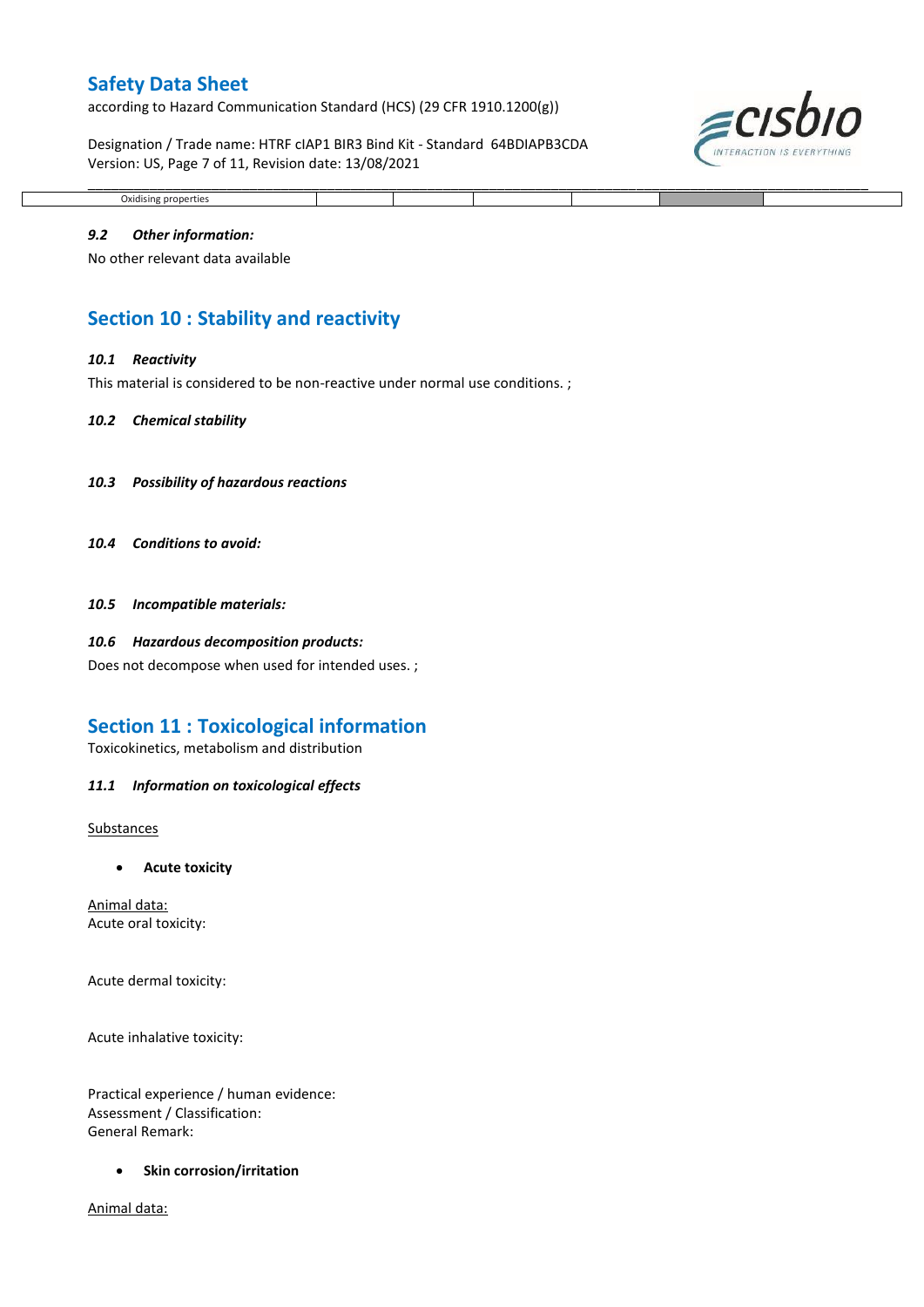according to Hazard Communication Standard (HCS) (29 CFR 1910.1200(g))

Designation / Trade name: HTRF cIAP1 BIR3 Bind Kit - Standard 64BDIAPB3CDA Version: US, Page 8 of 11, Revision date: 13/08/2021

\_\_\_\_\_\_\_\_\_\_\_\_\_\_\_\_\_\_\_\_\_\_\_\_\_\_\_\_\_\_\_\_\_\_\_\_\_\_\_\_\_\_\_\_\_\_\_\_\_\_\_\_\_\_\_\_\_\_\_\_\_\_\_\_\_\_\_\_\_\_\_\_\_\_\_\_\_\_\_\_\_\_\_\_\_\_\_\_\_\_\_\_\_\_\_\_\_\_\_\_\_



In-vitro skin test method: In-vitro skin test result:

Assessment / Classification:

**Eye damage/irritation**

Animal data:

In vitro eye test method: In vitro eye test result: Assessment / Classification:

## C**MR effects (carcinogenity, mutagenicity and toxicity for reproduction)**

o Germ cell mutagenicity:

Animal data:

Assessment / Classification:

o Carcinogenicity

Practical experience / human evidence: Animal data:

Other information: Assessment / Classification:

o Reproductive toxicity

Practical experience / human evidence: Animal data:

Other information: Assessment / Classification:

Overall assessment on CMR properties:

- **Specific target organ toxicity (single exposure)**
	- o STOT SE 1 and 2

Animal data:

Other information:

o STOT SE 3

Practical experience / human evidence:

Other information: Assessment / Classification:

**Specific target organ toxicity (repeated exposure)**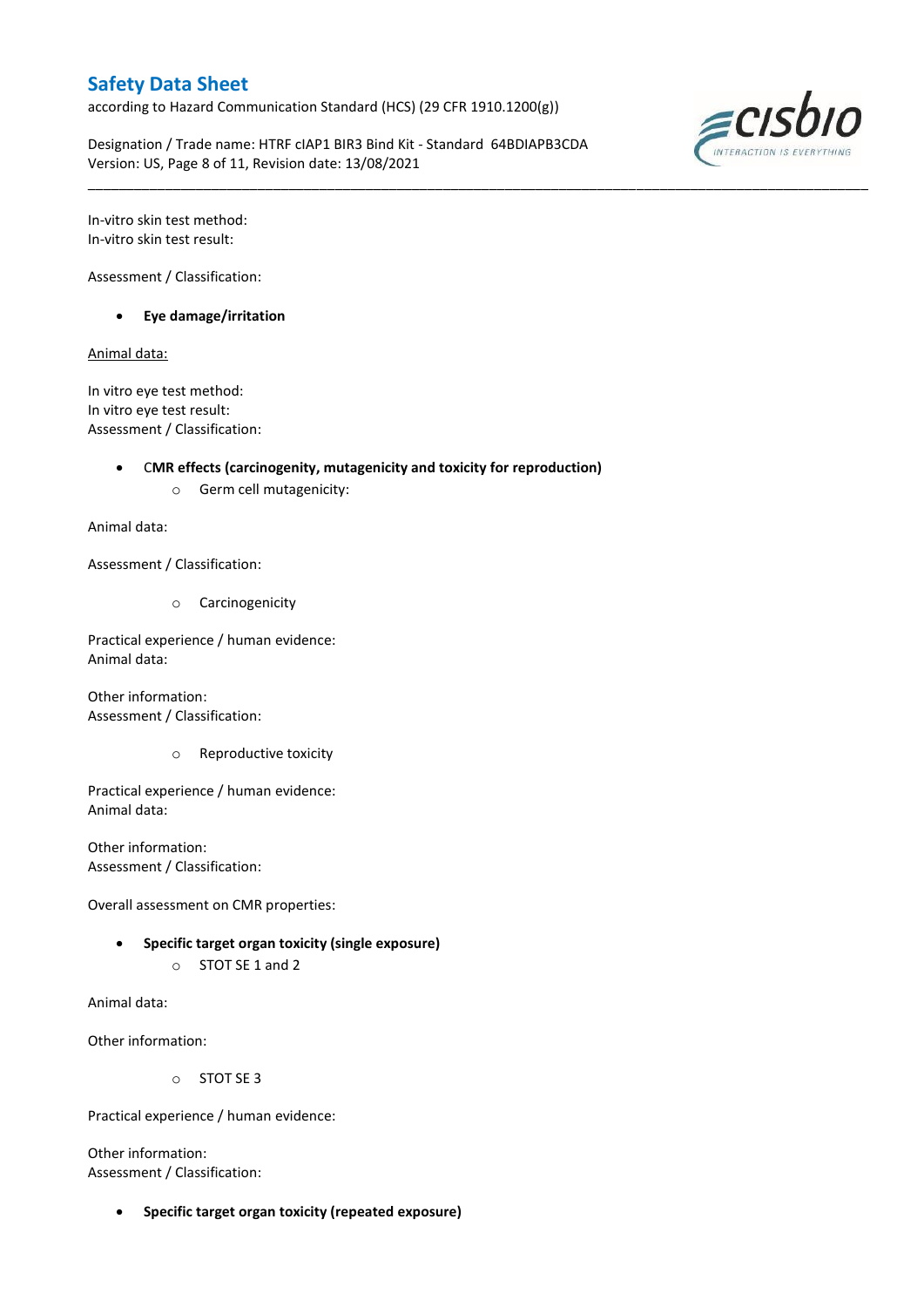according to Hazard Communication Standard (HCS) (29 CFR 1910.1200(g))

Designation / Trade name: HTRF cIAP1 BIR3 Bind Kit - Standard 64BDIAPB3CDA Version: US, Page 9 of 11, Revision date: 13/08/2021



\_\_\_\_\_\_\_\_\_\_\_\_\_\_\_\_\_\_\_\_\_\_\_\_\_\_\_\_\_\_\_\_\_\_\_\_\_\_\_\_\_\_\_\_\_\_\_\_\_\_\_\_\_\_\_\_\_\_\_\_\_\_\_\_\_\_\_\_\_\_\_\_\_\_\_\_\_\_\_\_\_\_\_\_\_\_\_\_\_\_\_\_\_\_\_\_\_\_\_\_\_ Practical experience / human evidence: Animal data:

Assessment / Classification: Other information

**Aspiration hazard**

Practical experience / human evidence: Experimental data: viscosity data: see SECTION 9. Assessment / Classification: Remark:

11.1.1 Mixtures No toxicological information is available for the mixture itself

## **Section 12 : Ecological information**

In case that test data regarding one endpoint/differentiation exist for the mixture itself, the classification is carried out according to the substance criteria (excluding biodegradation and bioaccumulation). If no test data exist, the criteria for mixture classification has to be used (calculation method) in this case the toxicological data of the ingredients are shown.

## *12.1 Aquatic toxicity:*

Acute (short-term) fish toxicity

Chronic (long-term) fish toxicity

Acute (short-term) toxicity to crustacea

Chronic (long-term) toxicity to crustacea

Acute (short-term) toxicity to algae and cyanobacteria

Toxicity to microorganisms and other aquatic plants / organisms

Assessment / Classification:

## *12.2 Persistence and degradability*

Biodegradation:

Abiotic Degradation:

Assessment / Classification:

*12.3 Bioaccumulative potential*

Bioconcentration factor (BCF):

*12.4 Mobility in soil*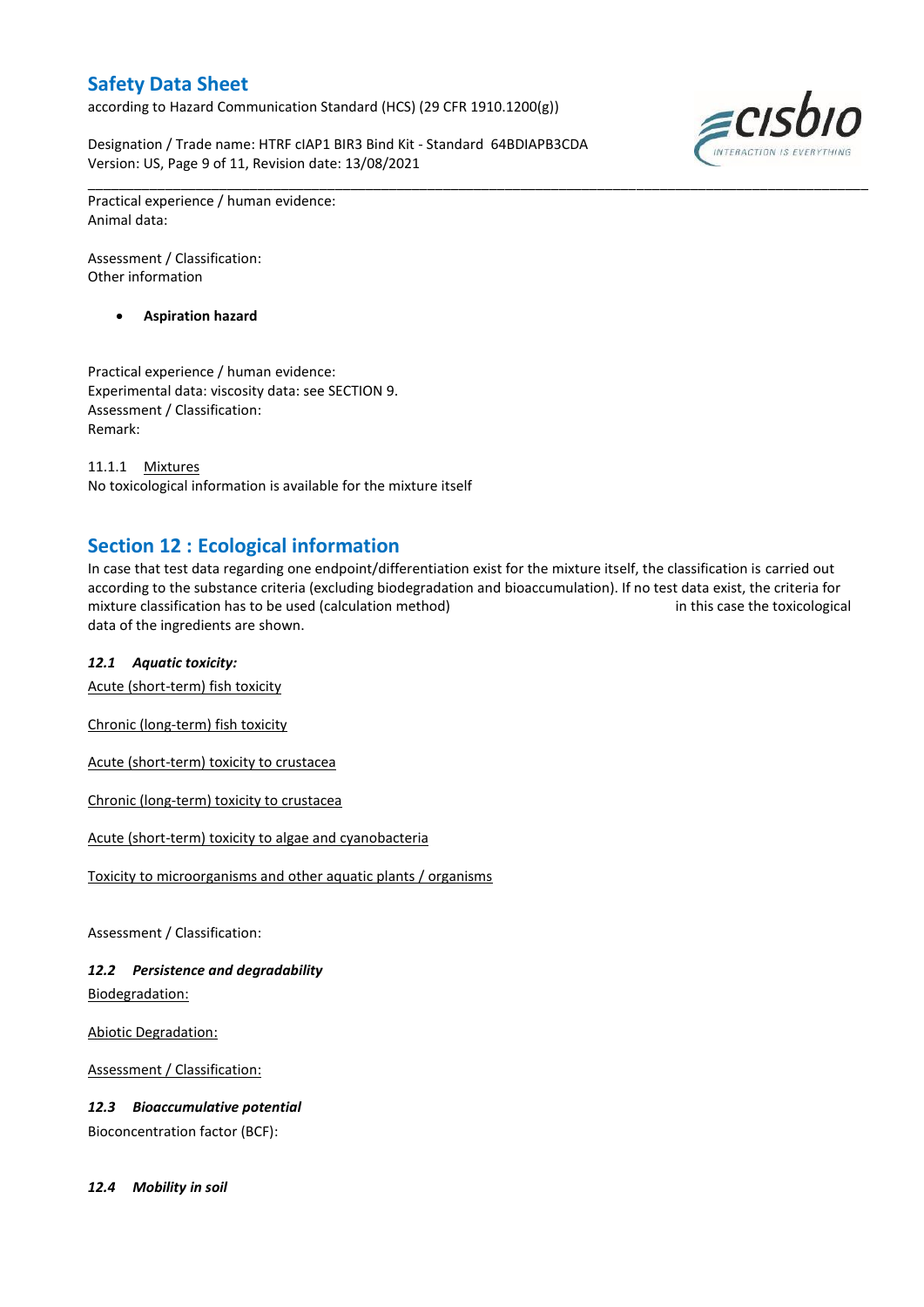according to Hazard Communication Standard (HCS) (29 CFR 1910.1200(g))

Designation / Trade name: HTRF cIAP1 BIR3 Bind Kit - Standard 64BDIAPB3CDA Version: US, Page 10 of 11, Revision date: 13/08/2021



#### *12.5 Results of PBT and vPvB assessment*

## *12.6 Other adverse effects:*

Additional ecotoxicological information:

## **Section 13 : Disposal considerations**

#### *13.1 Waste treatment methods*

Waste treatment options: Dispose of waste according to applicable legislation. ;

Other disposal recommendations: Additional information:

## **Section 14 : Transport information**

## ADR/RID/AND/IMDG/IATA

| UN No.                     |  |
|----------------------------|--|
| UN Proper shipping name    |  |
| Transport hazard class(es) |  |
| Hazard label(s)            |  |
|                            |  |
| Packing group              |  |

\_\_\_\_\_\_\_\_\_\_\_\_\_\_\_\_\_\_\_\_\_\_\_\_\_\_\_\_\_\_\_\_\_\_\_\_\_\_\_\_\_\_\_\_\_\_\_\_\_\_\_\_\_\_\_\_\_\_\_\_\_\_\_\_\_\_\_\_\_\_\_\_\_\_\_\_\_\_\_\_\_\_\_\_\_\_\_\_\_\_\_\_\_\_\_\_\_\_\_\_\_

#### *Transport in bulk according to Annex II of MARPOL 73/78 and the IBC Code*

| Land transport (ADR/RID)                                             |                                                  |
|----------------------------------------------------------------------|--------------------------------------------------|
| <b>Classification code ADR:</b>                                      | Special Provisions for ADR/RID:                  |
| Limited quantities for ADR/RID:                                      | <b>Excepted Quantities for ADR/RID:</b>          |
| Packing Instructions for ADR/RID:                                    |                                                  |
| Special packing provisions for ADR/RID:                              |                                                  |
| Mixed packing provisions:                                            | Portable tanks and bulk containers Instructions: |
| Portable tanks and bulk containers Special Provisions:               |                                                  |
| <b>ADR Tank Code:</b>                                                | ADR Tank special provisions:                     |
| Vehicle for tank carriage:                                           | Special provisions for carriage Packages:        |
| Special provisions for carriage Bulk:                                |                                                  |
| Special provisions for carriage for loading, unloading and handling: |                                                  |
| Special Provisions for carriage Operation:                           |                                                  |
| Hazard identification No:                                            | Transport category (Tunnel restriction code):    |
| Sea transport (IMDG)                                                 |                                                  |
| Marine Pollutant:                                                    | Subsidiary risk(s) for IMDG:                     |
| Packing provisions for IMDG:                                         | Limited quantities for IMDG:                     |
| Packing instructions for IMDG:                                       | <b>IBC</b> Instructions:                         |
| <b>IBC Provisions:</b>                                               | <b>IMO tank instructions:</b>                    |
| UN tank instructions:                                                | Tanks and bulk Provisions:                       |
| EmS:                                                                 | Stowage and segregation for IMDG:                |
| Properties and observations:                                         |                                                  |
| <u>Inland waterway transport (ADN)</u>                               |                                                  |
| <b>Classification Code ADN:</b>                                      | <b>Special Provisions ADN:</b>                   |